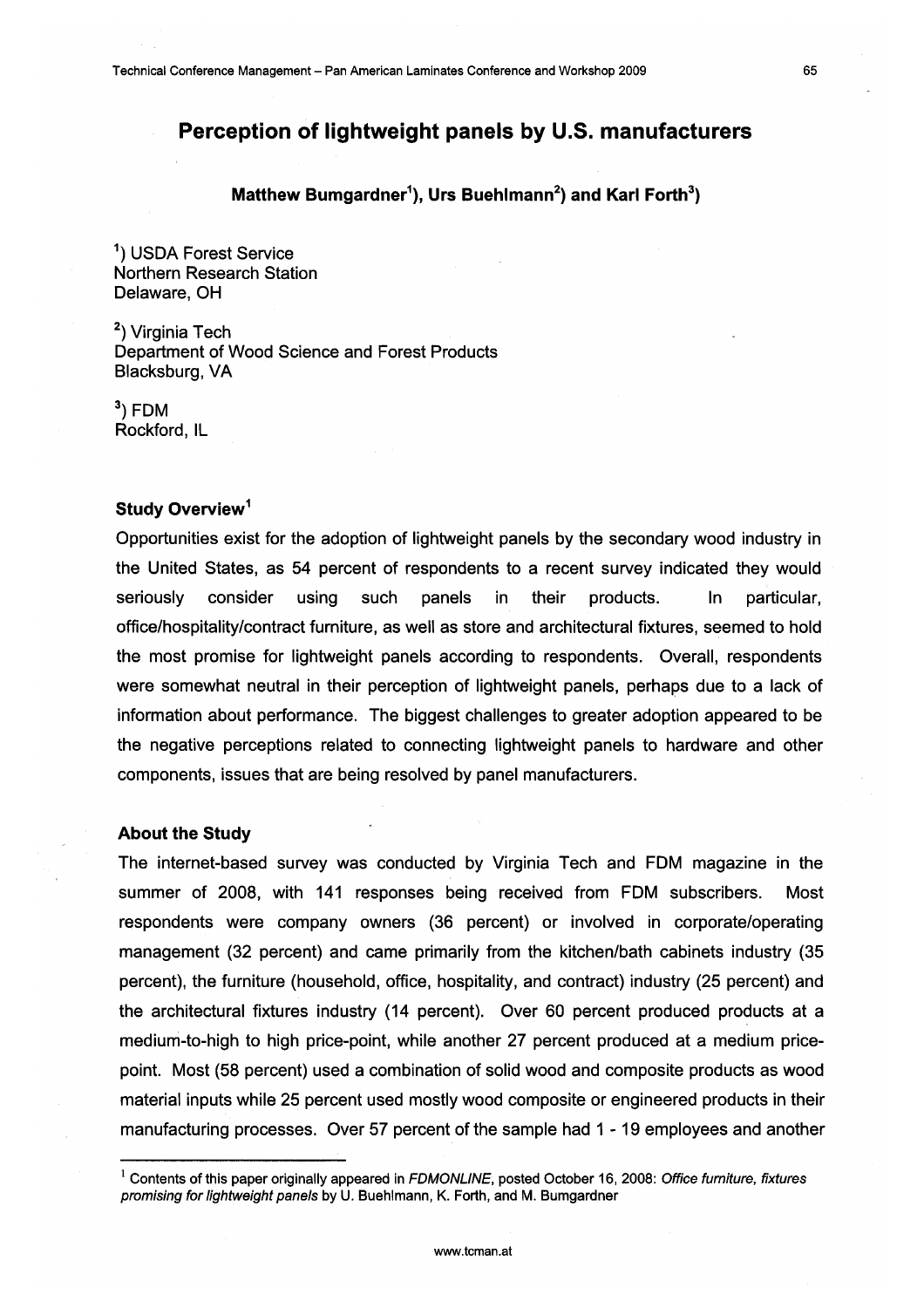15 percent had 20-49 employees. Similarly, 44 percent had sales under \$1 million and another 34 percent had sales of \$1 to \$10 million. Almost 22 percent of the respondents reported using lightweight panels in some of their products.

#### **Perception of Lightweight Panels**

Respondents were asked to indicate their level of agreement with several statements assessing their perception of lightweight panels. These results are shown in Figure 1. The trend was generally one of neutrality. Most scale averages hovered around the mid-point of 3.0, suggesting neither strong agreement nor disagreement with the statements. The strongest agreement came with the statement that external information sources (such as suppliers, other firms, universities, consultants, etc.) would be important to better understanding use of lightweight panels, and with the statement that it was possible to experiment with lightweight panels with existing personnel and machinery. There was relatively strong disagreement with the statement that it would be difficult to understand the technical aspects of lightweight panels.

Results of an attribute analysis for lightweight panels revealed several perceived strengths and weaknesses associated with the product. As shown in Table 1, respondents were asked to rate the importance of several attributes to their purchasing decisions for composite panel products such as particleboard and MDF, and then to rate the extent to which they perceived lightweight panels to possess these same attributes. Respondents rated the attributes light in weight  $-$  easier handling for production workers, light in weight  $-$  lighter finished product for consumers/installers, and consistent dimensions as the three attributes most associated with lightweight panels.

When ranked, these results show how lightweight panels are perceived to perform on the most important attributes. Lightweight panels were perceived to perform well on the important attributes of panel strength, consistent quality, consistent dimensions, and ability to take veneer (Table 2). The attribute of consistent dimensions seemed to be an especially favorable area for lightweight panels. However, lightweight panels faced less favorable perceptions in terms of the important attributes of connection strength for hardware and other components as well as ease of connecting components. Thus, suppliers need to improve their efforts to educate industry practitioners about lightweight panel connection solutions, as manufacturers have made improvements in solving connection problems. Interestingly, although perceived to be light in weight for production workers and consumers/installers (as would be expected), these attributes were perceived to be relatively unimportant to purchasing decisions for composite panel products generally.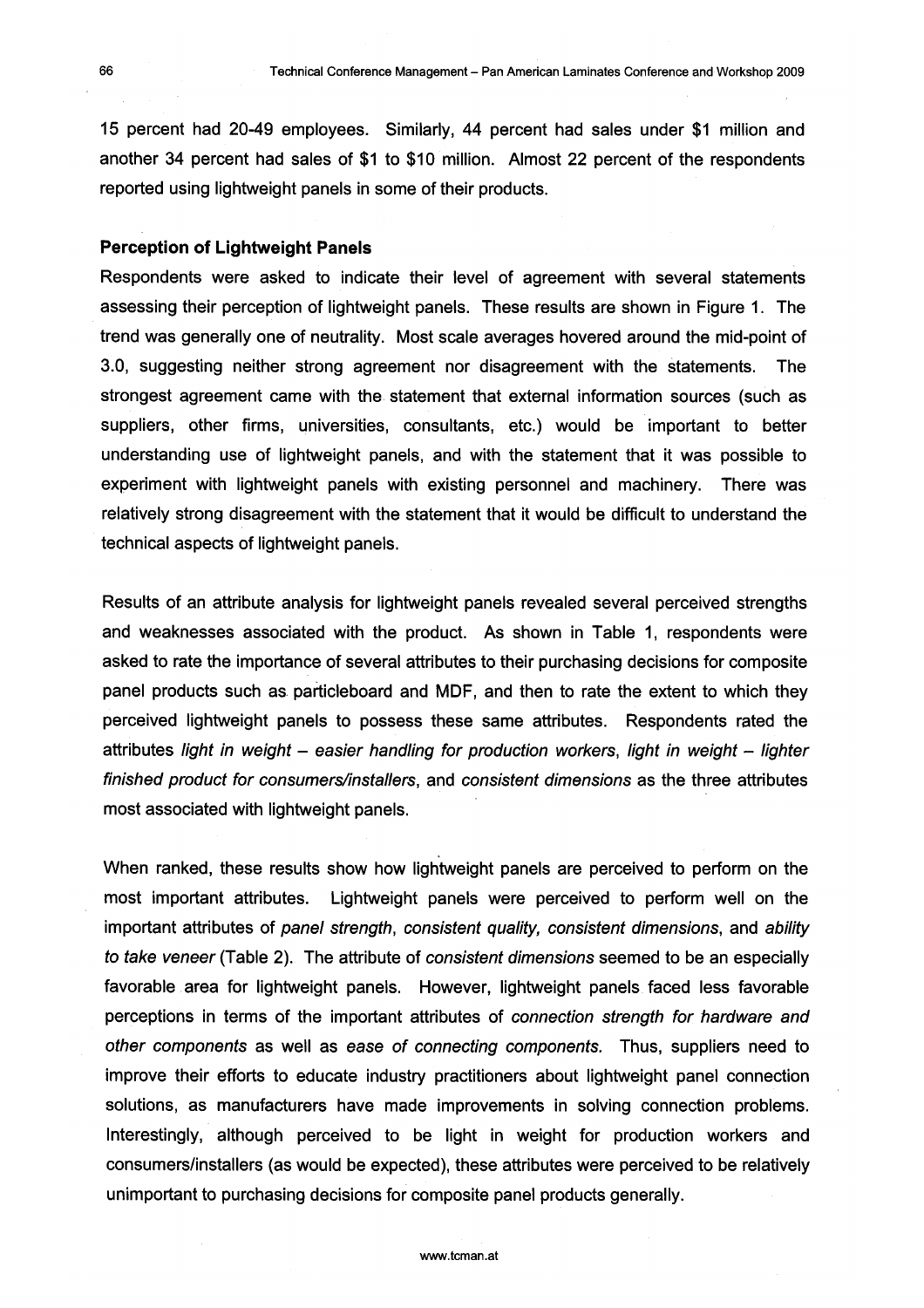In another set of questions, respondents were asked to indicate the industry sectors with the greatest potential for application of lightweight panels. Results are shown in Figure 2. Three sectors, including office/contract/hospitality furniture, store fixtures, and architectural fixtures, were reported to hold the best potential. Household furniture and cabinets scored near the scale mid-point, while millwork seemed to hold less potential for use of lightweight panels.

Lastly, respondents were asked to indicate their level of agreement with the following question: "Overall, our company would seriously consider using lightweight panels in our manufacturing process." A majority (54 percent) was in agreement, although nearly a third (32 percent) was neutral in their assessment of this statement. Fourteen percent disagreed.

#### **Summary**

Lightweight panels offer several potential market and production opportunities for many secondary woodworking companies. Survey results suggested that suppliers need to undertake efforts to educate industry practitioners about workable solutions, especially in the area of connecting lightweight panels to other components and hardware. Such efforts could offer helpful information to manufacturers in assessing the potential benefits from using lightweight panels in their respective shops.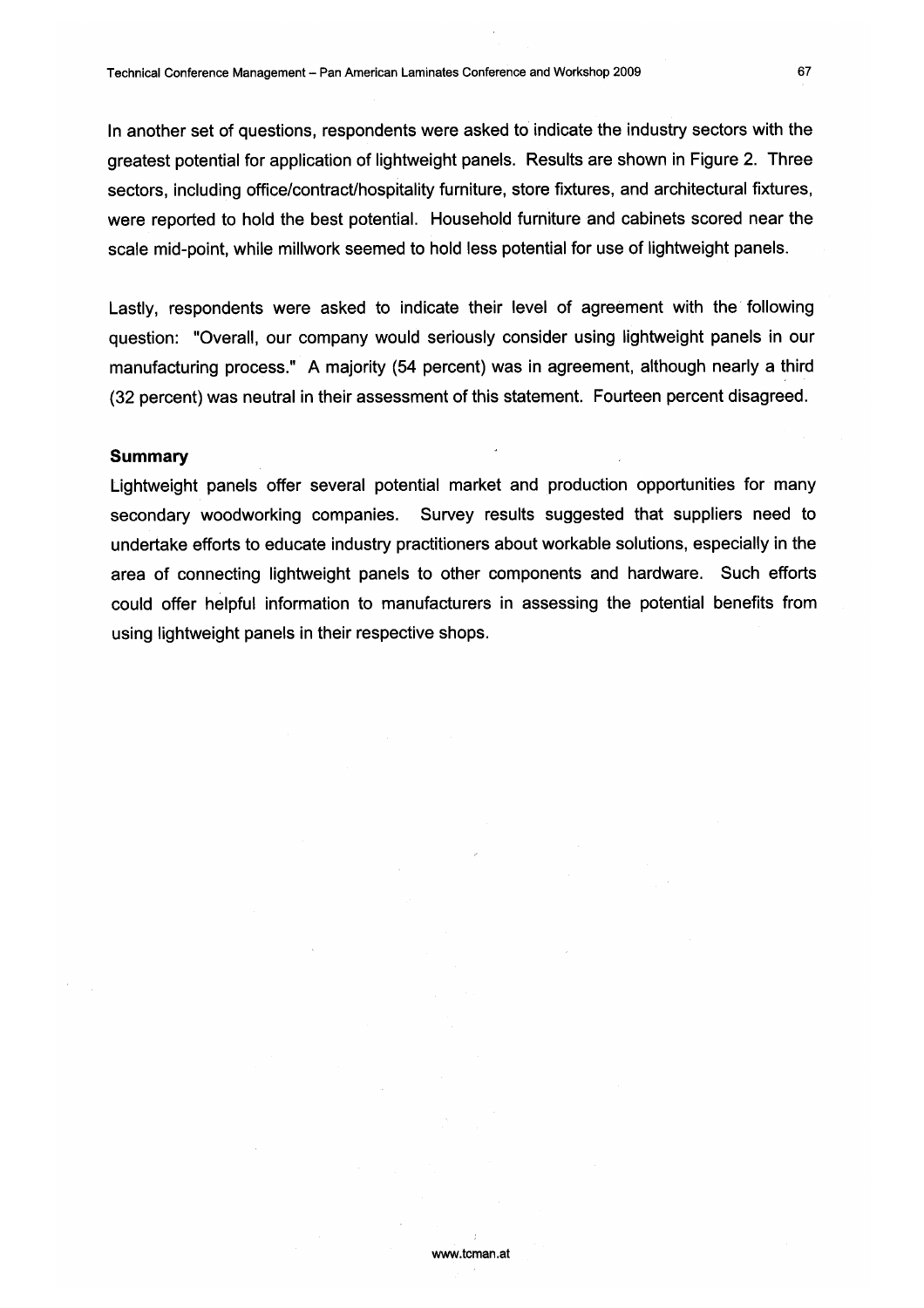# **Table 1. Importance of attributes to purchasing decisions for composite panel products (particleboard, MDF, etc.), and extent to which lightweight panels are perceived to possess the same attributes.**

|                                                            | Importance to<br>composite panel |                 | Lightweight<br>panels           |                |  |  |  |
|------------------------------------------------------------|----------------------------------|-----------------|---------------------------------|----------------|--|--|--|
|                                                            | purchases                        |                 | possess                         |                |  |  |  |
| <b>Attribute</b>                                           | (average)'                       | rank            | (av <u>e</u> rage) <sup>∠</sup> | rank           |  |  |  |
| <b>Important Attributes</b>                                |                                  |                 |                                 |                |  |  |  |
| Consistent quality between orders                          | 4.60                             |                 | 3.68                            | 6              |  |  |  |
| Strength of connection to other components                 | 4.54                             | 2               | 3.16                            | 14.5           |  |  |  |
| Strength of hardware connection to panel                   | 4.46                             | 3               | 3.16                            | 14.5           |  |  |  |
| <b>Consistent dimensions</b>                               | 4.44                             | 4               | 3.94                            | 3              |  |  |  |
| Machineability                                             | 4.39                             | 5               | 3.60                            | 9              |  |  |  |
| Ease of connecting panels to other components              | 4.32                             | 6               | 3.23                            | 12             |  |  |  |
| Strength of panel                                          | 4.28                             |                 | 3.64                            | 8              |  |  |  |
| Ability to take veneer/other surface materials             | 4.26                             | 8               | 3.87                            | 4              |  |  |  |
| <b>Less Important Attributes</b>                           |                                  |                 |                                 |                |  |  |  |
| Competitive price                                          | 4.20                             | 9               | 3.07                            | 16             |  |  |  |
| <b>Consistent density</b>                                  | 4.19                             | 10.5            | 3.66                            | 7              |  |  |  |
| Ease of attaching hardware                                 | 4.19                             | 10.5            | 3.30                            | 11             |  |  |  |
| Availability of full-sized panel sheets                    | 4.18                             | 12 <sup>°</sup> | 3.81                            | 5              |  |  |  |
| Ease of edgebanding                                        | 4.00                             | 13              | 3.20                            | 13             |  |  |  |
| Light in weight - easier handling for production workers   | 3.53                             | 14              | 4.46                            |                |  |  |  |
| Light in weight - lighter finished product for             |                                  |                 |                                 |                |  |  |  |
| consumers/installers                                       | 3.50                             | 15              | 4.14                            | $\overline{2}$ |  |  |  |
| "Greenness" or environmental friendliness                  | 3.42                             | 16              | 3.54                            | 10             |  |  |  |
| Availability of pre-cut panel sizes according to cut lists | 2.39                             | 17              | 2.99                            | 17             |  |  |  |

Scale anchored by 1=Not at all important to 5=Critically important.<br><sup>2</sup> Scale anchored by 1=Possess to a small extent to 5=Possess to a great extent.

# **Table 2. Perceived performance of lightweight panels on attributes important to purchasing decisions for composite panels.**

|           |             | High                                                                                                                                                              | Low                                                                                                                                                                     |  |  |
|-----------|-------------|-------------------------------------------------------------------------------------------------------------------------------------------------------------------|-------------------------------------------------------------------------------------------------------------------------------------------------------------------------|--|--|
| mportance | <b>High</b> | - Consistent quality between orders<br>- Consistent dimensions<br>- Ability to take veneer/other surfaces<br>- Strength of panel                                  | - Strength of connection to other<br>components<br>- Strength of hardware connection to panel<br>- Ease of connecting panels to other<br>components<br>- Machineability |  |  |
|           | Low         | - Consistent density<br>- Availability of full-sized panel sheets<br>- Light in weight for production<br>workers<br>- Light in weight for<br>consumers/installers | - Competitive price<br>- Ease of attaching hardware<br>- Ease of edgebanding<br>- "Greenness" or environmental friendliness<br>- Availability of pre-cut panel sizes    |  |  |

# **Possession by lightweight panels**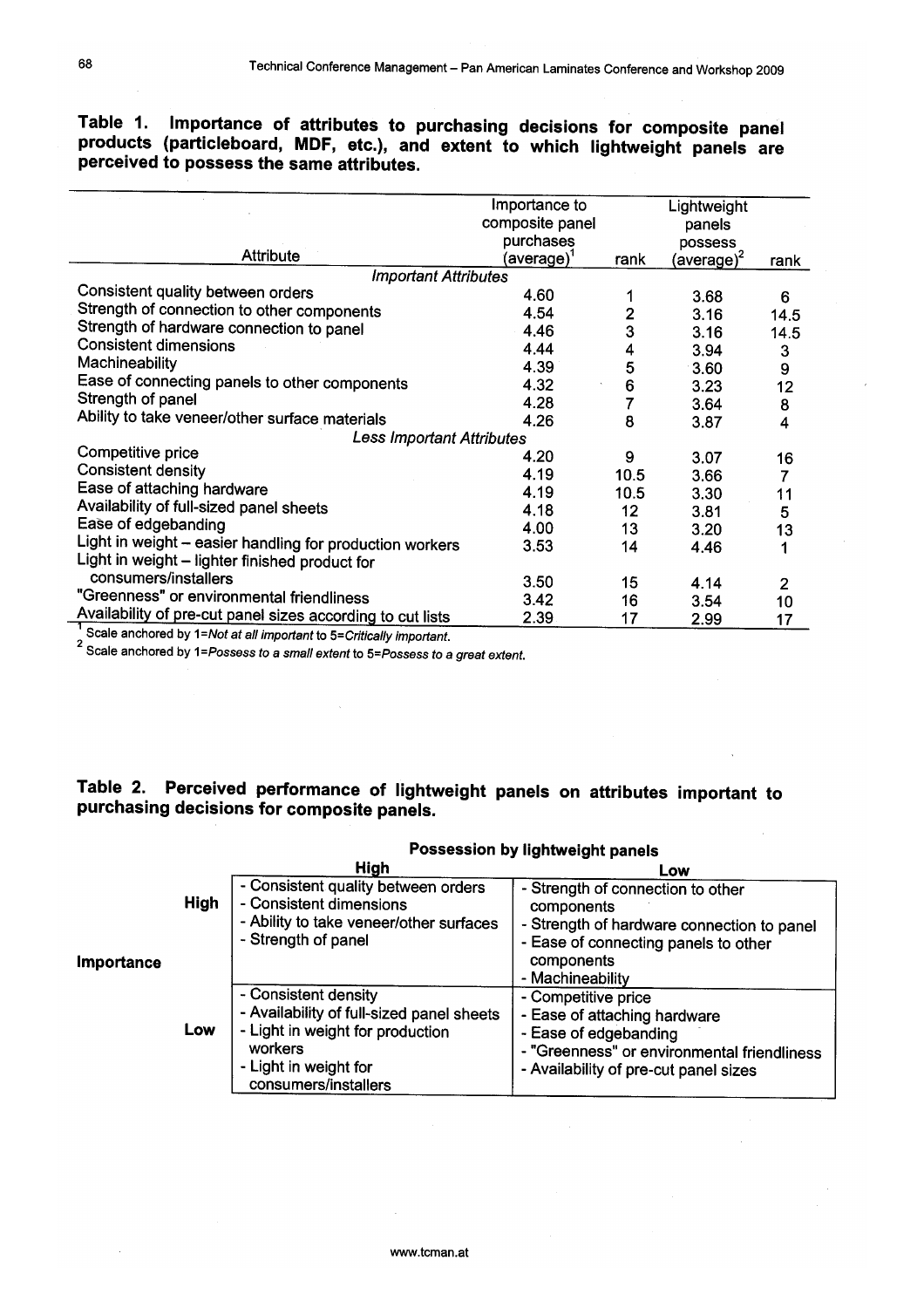

#### **Figure 1. agree).**  Perceptions of lightweight panels (1=Strongly disagree to 5=Strongly

**Figure 2. Potential applications for lightweight panels in different industry sectors (1 =Little potential to 5=Great potential).** 

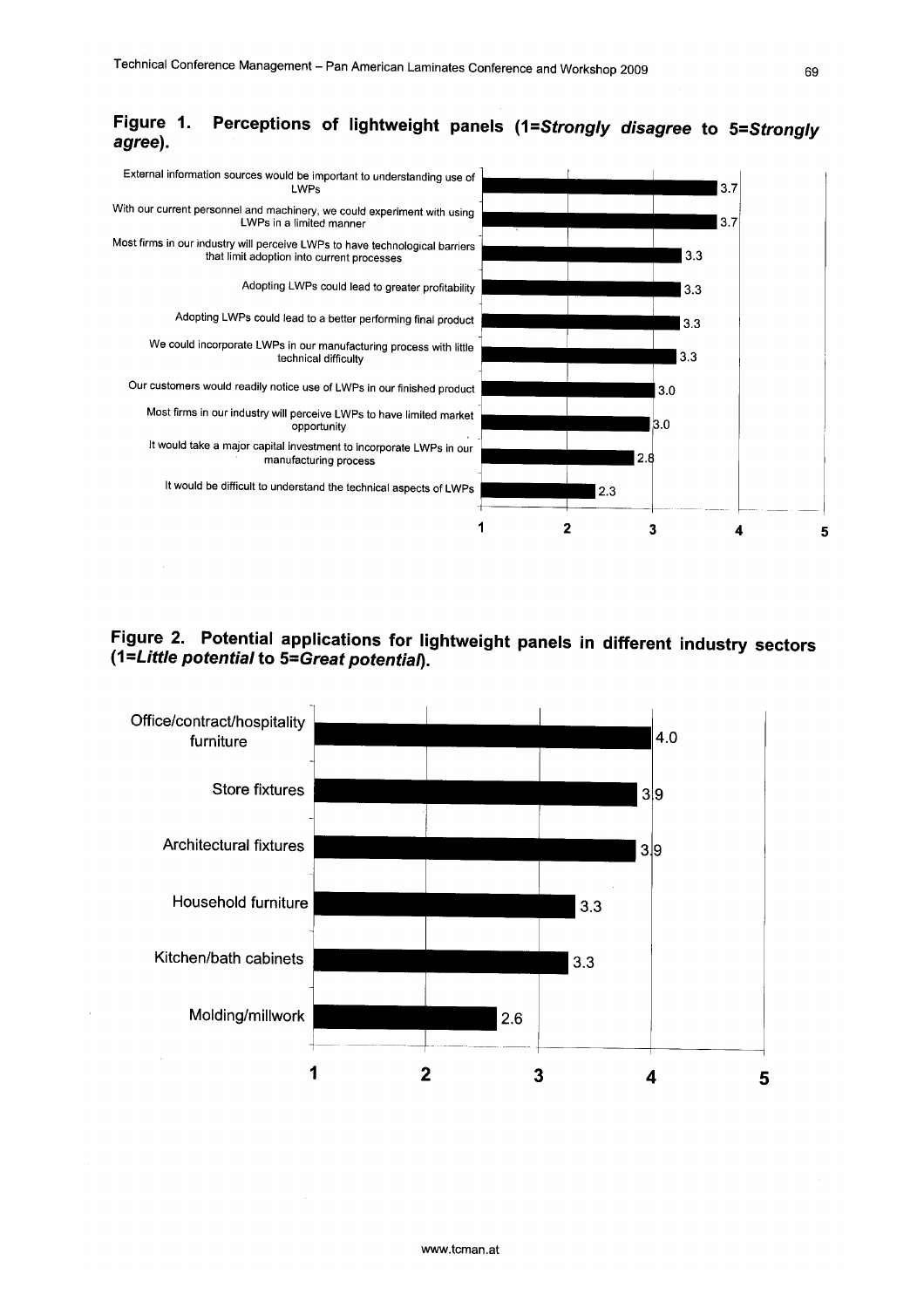# **PAN AMERICAN LAMINATES CONFERENCE AND WORKSHOP**

December 3-4, 2009 Toronto, Canada

# **Conference Proceedings**

Edited by

Kurt Fischer

Technical Conference Management